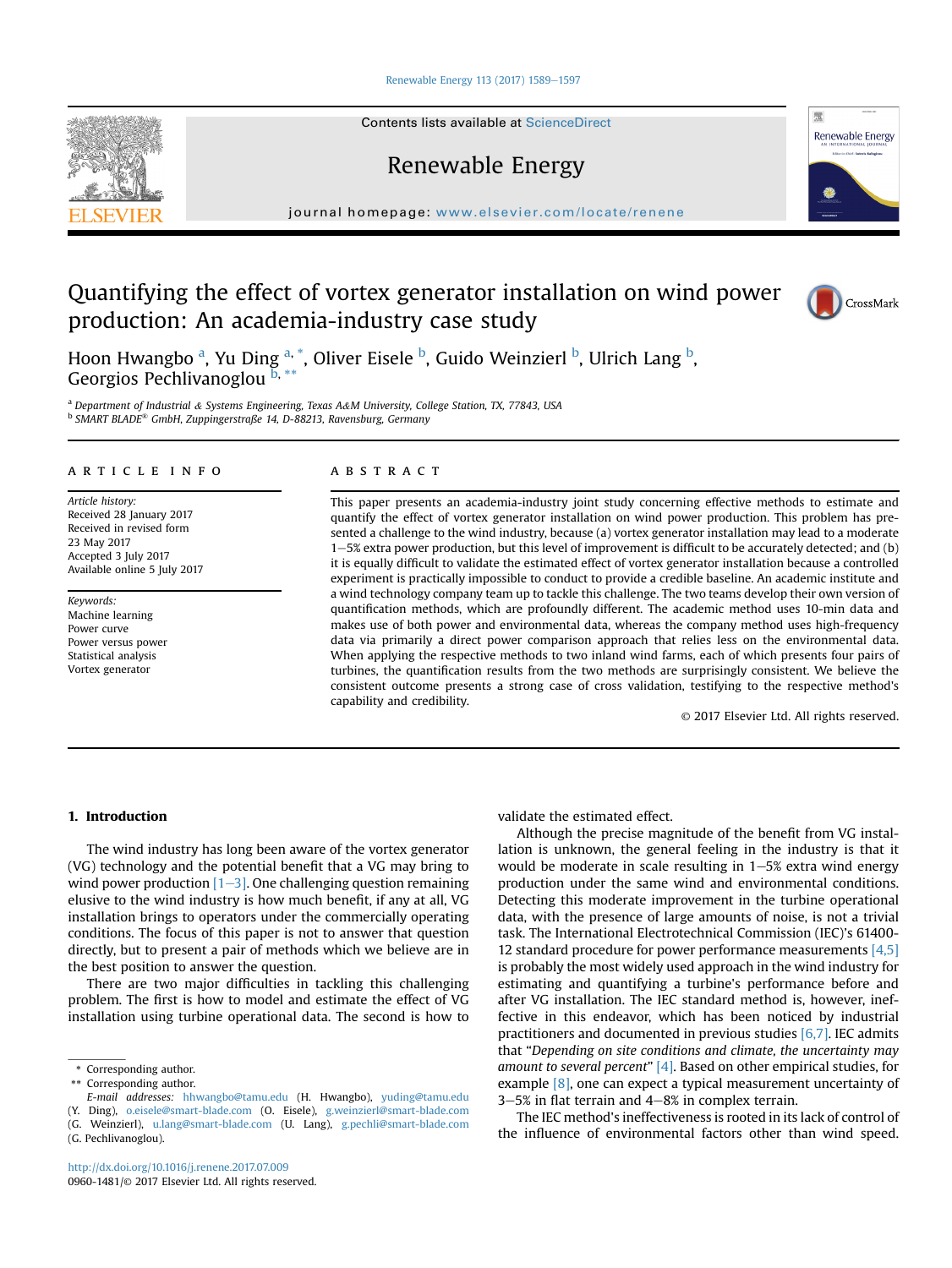Considering the stochastic nature of the energy production system, one cannot evaluate the performance of wind turbine generators simply by comparing their power output, as the input conditions change all the time. At the very minimum, the influence of wind speed must be controlled while comparing power output, suggesting the use of power curve in turbine performance evaluation. That is in fact what the IEC method is based on. In addition to wind speed, however, other environmental factors such as wind direction, air density, humidity, turbulence intensity, and wind shear all potentially affect wind power production. The IEC method does take air density into account through the use of air density adjusted wind speed and controls the wind direction by filtering for clean wind sectors. But the study in  $[9]$  shows that, while wind direction and air density are indeed important factors, IEC's approach in accounting for their influence is not optimal. The complexity involved in controlling for the influence of multiple environmental factors contributes primarily to the first difficulty mentioned above.

Similar complexity also contributes to the second difficulty, namely the validation difficulty. In order to validate the estimated VG effect, one ought to know the ground truth of the actual effect. For that purpose, one would ideally conduct a controlled experiment, in which all environmental conditions are set the same before and after a VG is installed, so that the difference in power outputs before and after the installation signifies the VG effect. The problem is that such a controlled experiment is impractical and will probably never be feasible, considering the sheer physical size of commercial wind turbine generators. Researchers could conduct small-scale experiments in a wind tunnel, but the amount of uncertainty generated from extrapolation of the small-scale wind tunnel test to commercial operations makes such results much less credible to use. Even for field tests, the early results, such as the up to 25% improvement in power output claimed in  $[1]$ , are now believed overly optimistic.

In this study, an academic institute, Texas A&M University (TAMU), and a wind technology company, SMART BLADE® GmbH, team up to tackle this challenge. The two teams develop their own version of estimation and quantification methods. The two methods adopt different mechanisms to control for the influence of the environmental factors. TAMU's approach, labeled as Kernel PLUS, is a machine learning model-based method, which relies on a multi-dimensional power curve model <a>[\[9\]](#page-7-0)</a> to account for all environmental variables measured in a commercial operation setting. SMART BLADE's approach, known as power-vs-power, is a pure data-driven method. It considers both a control turbine with no VG installation and the test turbine on which VGs are installed and then uses the control turbine as a baseline to neutralize the influence of the environmental factors. The Kernel PLUS and the powervs-power approaches are profoundly different. The Kernel PLUS uses 10-min data and relies on both power and environmental data, whereas the power-vs-power method uses high-frequency data and does not involve the environmental data in the power difference calculation (although wind direction and speed data are needed in pre- and post-processing). When the respective methods are applied to two wind farms, each of which presents four pairs of turbines, the quantification results of the two methods are surprisingly consistent. We believe the consistent outcome presents a strong case of cross validation, testifying to the respective method's capability and credibility.

In the remaining parts of the paper, we first elaborate the details of the power-vs-power method in Section 2. Part of the Kernel PLUS method has already been published in  $[6]$ . Therefore, we present in Section [3](#page-3-0) the method's general idea without repeating the detail. In the same section, we also explain a new step added to the Kernel PLUS method that may be needed in some circumstances. In Section [4](#page-5-0), we present the case study showing the outcomes of the

respective methods. Finally, we conclude the paper in Section [5](#page-5-0) and discuss the pros and cons of the two methods.

# 2. SMART BLADE's approach: the power-vs-power method

SMART BLADE develops its own VG technology and has installed it on more than 2000 wind turbines worldwide. Their power-vspower method has been developed and used since 2013. Their calculation was already verified by DNV-GL in two projects and the method itself is in the process of certification.

As we argued in Section [1,](#page-0-0) one key element in an effective estimation of the VG effect is how it controls for the influence of the time-varying environmental factors. The basic idea behind the power-vs-power approach is to use a pair of wind turbines that are located very closely in space. It can be reasonably assumed and subsequently proven that the pair of turbines are subject to comparable, or even identical (to some extent), wind and environmental conditions. The power-vs-power approach uses one of the turbines as the control turbine, which does not undergo any modification, while treating the other as the test turbine, or VG turbine, which has VGs installed at a certain time. By using the power output from the control turbine as a baseline, which naturally incorporates the change in wind and environmental conditions, the difference of power outputs between the control and test turbines should exhibit a change point if there is a genuine effect caused by the VG installation. Computing the change before and after the VG installation in the power difference presumably quantifies the VG effect.

Let us define some notations and terminology first. For the quantification purpose, there are two time periods corresponding to before and after the VG installation, referred to as PRE and POST, respectively. Denote  $y$  as the power output of a turbine. Denote  $x$  :  $(x_1, ..., x_p)$  by the set of p environmental variables measured on a wind farm, by V the wind speed, D the wind direction, and  $\rho$  the air density. If we let *V*, *D*, and  $\rho$  be the first three elements in **x**, then  $x_1 = V$ ,  $x_2 = D$ , and  $x_3 = \rho$ . We use a subscript to indicate which turbine and a superscript to indicate which period a variable is associated with. For instance,  $y_{\text{Crtl}}^{\text{PRE}}$  means the power output from the control turbine in the time period before VG installation and  $V_{\text{VG}}^{\text{POST}}$  means the wind speed associated with the VG turbine in the time period after VG installation. When the power or wind data are binned, we use N to denote the number of bins.

The power-vs-power approach entails the following five main steps:

- 1. Determine the valid wind sectors and eliminate the wind and power measurements taken under wake conditions. Also apply all other data filters (Status.Flag, Yaw.Error, etc.).
- 2. Apply a power density normalization, namely, normalize the wind power output through  $y \times \frac{\rho}{\rho_0}$ , where  $\rho_0$  is the sea-level dry air density. Air density is calcualted by  $\rho = \frac{P}{R \cdot T}$  for a given<br>air temperature  $T$  expressed in Kelvin, and air pressure. B air temperature, T, expressed in Kelvin, and air pressure, P, expressed in Newtons/m<sup>2</sup>, where  $R = 287$  (Joule)(kg)<sup>-1</sup>  $(Kelvin)^{-1}$  is the gas constant [\[10\].](#page-7-0) Use the density-normalized power in the subsequent analysis.
- 3. If necessary, verify whether there is any other source of variation significantly affecting the power difference between the PRE and POST periods. If such a source of variation is identified, further reduce the dataset so that its effect is controlled for.
- 4. Compute the bin-wise power difference, namely, calculate the PRE and POST power production difference of the VG turbine, relative to that of the control turbine, for each of the power output bins.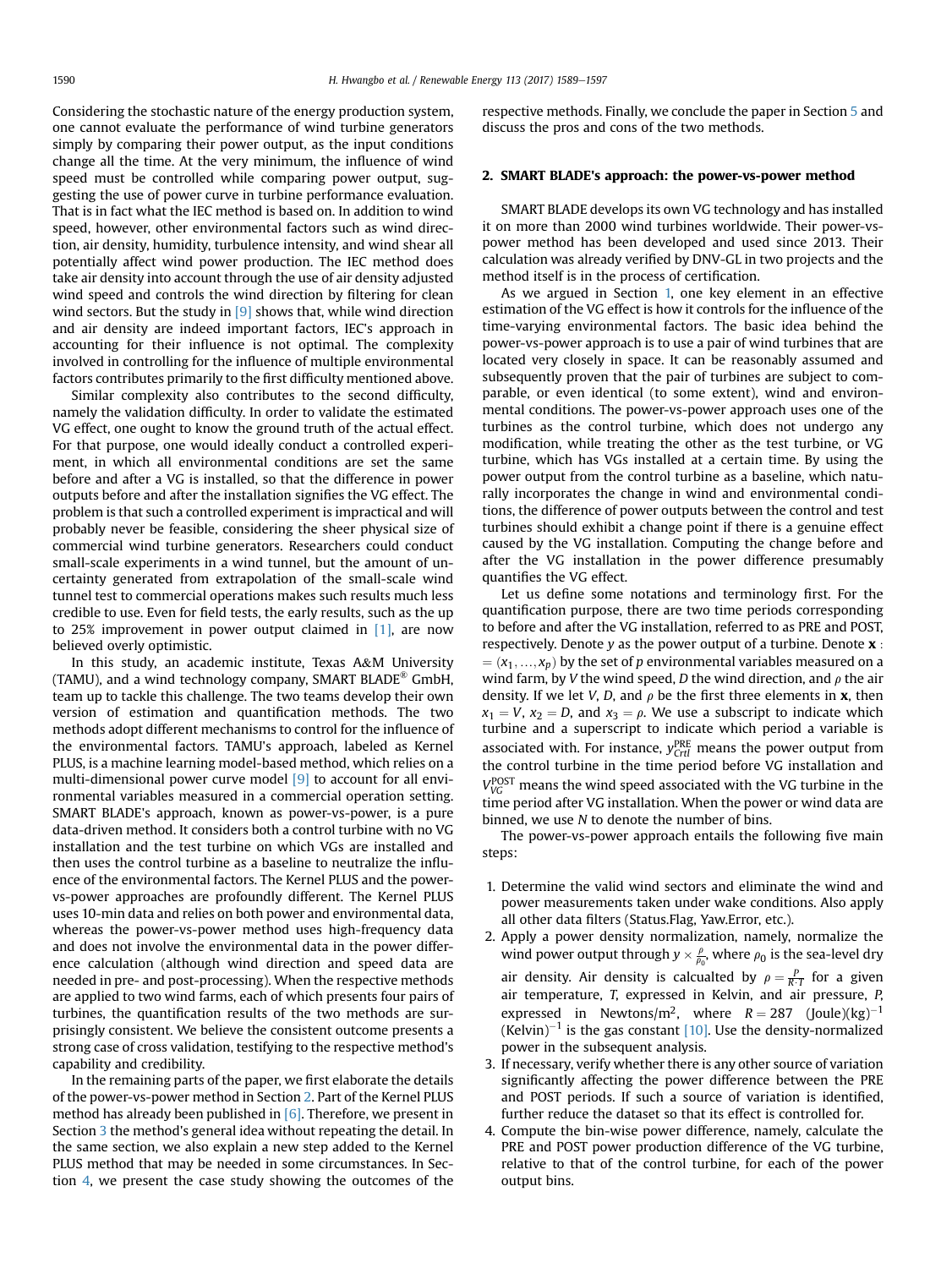5. Compute the power difference produced by the VG installation over the whole power output spectrum.

Step 1 is needed because of the assumption that, when two turbines are close enough in space, it is likely that the wind and environmental conditions they are subject to are comparable. This assumption is generally reasonable and verifiable, except for the situation when one turbine is in the wake of the other one. Step 1 is to identify the wake free conditions, also known as the valid wind sectors, in the turbine operational data set and then only use the wake free data in the subsequent analysis. The specific steps are:

- For each time stamp, compute the wind speed ratio  $\frac{V_{VC}}{V_{Ctri}}$  or the power output ratio  $\frac{y_{\rm VC}}{y_{\rm Ctri}}$ .
- Bin the ratios based on a wind direction signal measured by a nearby met mast or the control turbine wind direction derived by yaw position and wind vane signal.
- Plot a graphical representation of the bin-wise boxplots. Identify the coherent regions (for a minimum 30-degree width) showing wind direction independence of all considered signal ratios.

Fig. 1 shows an example using the power output ratio of two turbines. The two regions in which the ratio obviously departs from a ratio of 1 suggest the presence of a strong wake effect; these regions shall be filtered out in the subsequent analysis.

Step 2 of the power-vs-power approach performs an air density normalization. The thought behind this is similar to that of using the density-normalized wind speed, as recommended by IEC  $[4]$ , and the motivation for doing so is to account for the air density effect. In the case of the power-vs-power approach, no wind speed signals are involved in the power comparison step. Therefore, density normalization must be accomplished by direct normalization of the power values for the below rated region.

Step 3 is another step designed to verify and uphold the assumption that both turbines must see the same conditions and must operate similarly. In general, the assumption is reasonably valid for relatively flat terrain. However, if there is an obvious source of variation, e.g., due to severely uneven terrain, the variation should be controlled for. Consider the following example. At different altitudes caused by the uneven terrain, the pair of turbines will face inflow wind of different speeds. The difference in wind speed is due to the speed up/hill effect. As such, the power difference of both turbines varies by time, although both turbines do operate in wake free conditions. This requires an additional categorization next to the wind direction filter to split the data into sets of equal conditions. In cases where different controller modes can be identified (such as pitch mode/variable speed mode) the data set can be separately analysed for each controller mode. Data points in which both turbines show different controller modes at the same time are rejected. Afterwards, the individual results can be merged by means of a probability weighted average.

After completion of the pre-processing steps that filter, clean, and normalize the data, Step 4 of the power-vs-power approach is to compute the bin-wise power difference between the two turbines. Specifically,

- Take the high frequency power output data of the *control* turbine and partition the data into N bins by using a bin width of, say, 100 kilowatts (kW). The bin width can be adjusted for other applications, but, for megawatts capacity turbines, 100 kW appears to be a reasonable default number.
- For each bin, calculate the median of the power difference between the VG turbine and the control turbine. We understand that IEC instructs to use the mean, however, the power difference is skewed. As a result, the median is a much better statistical measure to represent the average bin-wise power performance than the mean.
- Conduct the above two steps for the PRE and POST periods individually. Denote the resulting power differences by  $\Delta \bar{y}_i^{\text{PRE}}$ and  $\Delta \bar{y}_i^{POST}$ , respectively, for  $i = 1, ..., N$ .<br>Conduct a PPE bin comparison between
- Conduct a PRE bin comparison between the control and test turbine to verify the performance similarities between the pair of turbines, thereby proving the initial assumptions.
- Calculate the bin-wise power difference as  $\Delta \bar{y}_i = \Delta \bar{y}_i^{POST} \Delta \bar{y}_i^{PRE}$ , for  $i = 1, N$ for  $i = 1, ..., N$ .

Finally, Step 5 of the power-vs-power approach combines all the bin-wise power differences by using the weights derived from the power distribution over a given year; the resulting metric serves as the estimate of the VG effect. The detailed procedure is:

• Following the standard IEC procedure  $[4,5]$ , compute a power curve and the site representative probability distribution of wind speed using the measurements taken from the control



Fig. 1. Identify the wake free data using the power output ratio.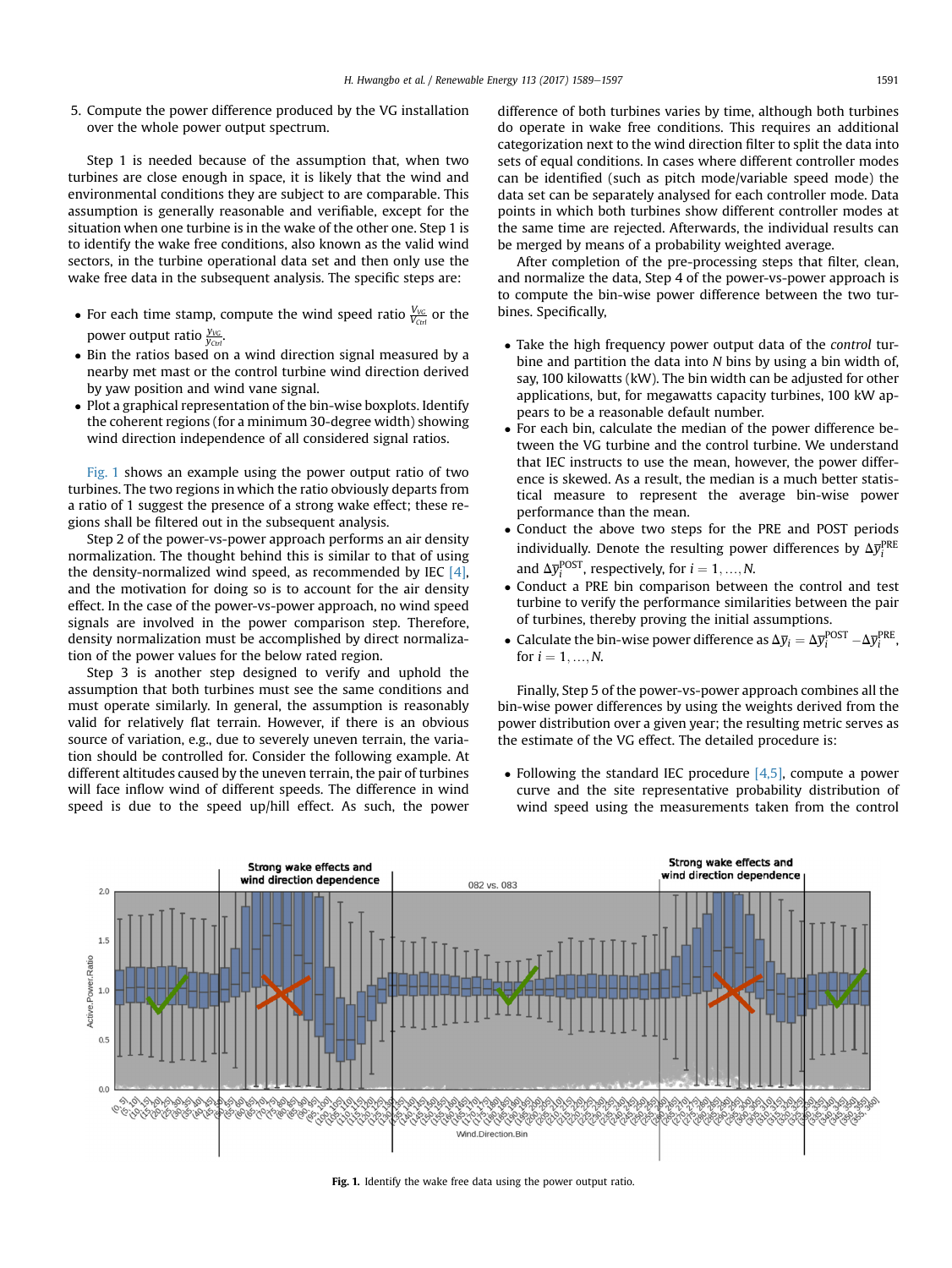<span id="page-3-0"></span>turbine. Alternatively, one can use the OEM certified reference power curve.

• Using the power curve, find the specific wind speeds  $V_{i, left}$  and  $V_{i, right}$  that corresponds to the lower and upper bound of the *i*-th power bin, respectively. Convert the wind speed distribution into a power distribution through

$$
Prob(y_i) = F\Big(V_{i, right}\Big) - F\Big(V_{i, left}\Big),\tag{1}
$$

where  $y_i$  is the midpoint of the *i*-th power bin,  $F(\cdot)$  is the cumulative distribution function of wind speed, and  $Prob(y_i)$  is the probability of the i-th power bin or, intuitively, the relative occurrence frequency of that particular power bin in the period of evaluation (i.e., a given year).

Estimate the overall VG effect as

$$
\Delta_{VG}[\%] = \frac{\sum_{i=1}^{N} \Delta \overline{y}_i \cdot Prob(y_i)}{\sum_{i=1}^{N} y_i \cdot Prob(y_i)} \times 100\%.
$$
 (2)

We want to note that ideas similar to the power-vs-power approach have been mentioned previously, for instance, in Refs. [\[11,12\].](#page-7-0) Sometimes, the ideas were called the side-by-side comparison, referring to a pair of turbines standing side by side in physical vicinity. As commented in Ref. [\[6\]](#page-7-0), "the difference in power between two side-by-side turbines is measured in a timeline including data before and after the upgrade. The correlation of the wind power generated by the side-by-side turbines may remove the uncertainty of environmental measurements, leaving only the effect resulting from the turbine upgrade." Despite the similarity in ideas, the difference is in the details. None of the previous works used high frequency power data (i.e., the original historian data), the use of which we believe is crucial to the success of a power-vs-power, or side-by-side, approach. For the power-vs-power (or generally, side-by-side) approach, the VG effect is varied at different power regimes of the turbine. Although a strong VG effect is expected in the mid-power-regime, regimes with no VG effect at all do exist, for instance, in the pitch region. Hence, in order to identify the true characteristics of the VG effect, a proper resolution of the power regime of the turbine is required. Because of the unsteady nature of the inflow, the turbine operates at different operational regimes during a certain period of time. This means that a proper resolution of the operational regime of the turbine can be achieved only with a proper temporal resolution. The procedure outlined in Ref. [\[11\]](#page-7-0) is not purely data driven because certain regression models were fit, making their approach different from the power-vs-power approach delineated here. The procedure outlined in Ref. [\[12\]](#page-7-0) lacks sufficient details with which to be compared (as [\[12\]](#page-7-0) was a poster publication).

## 3. TAMU's approach: the Kernel PLUS method

TAMU's Kernel PLUS method takes a different approach to control for the influence of environmental factors. The basic idea is to establish a multi-dimensional power curve model that incorporates the effect of all environmental variables measured on a wind farm. The current version of the Kernel PLUS method uses the 10-min data instead of the high frequency data.

Typical environmental variables measured include wind speeds at the hub height as well as those above or below hub height, wind directions at hub height and sometimes at other heights, temperature, air pressure, and humidity. As shown previously, the air density is computed by using the temperature and air pressure measurements. The turbulence intensity is computed by using the hub height wind speed measurements. The wind shear is computed by using wind speed measurements at two different heights (typically, one of them is the hub height speed).

Overall, there are six elements, but likely more, in the input vector  $x$ , which are the hub height wind speed  $V$ , hub height wind direction D, air density  $\rho$ , humidity H, turbulence intensity S, and wind shear W. As such,  $\mathbf{x} = (V, D, \rho, H, S, W)$ . The multi-dimensional power curve model will find a functional relationship  $f(\cdot)$  that links the inputs to the power output  $v$ , i.e.,

$$
y = f(\mathbf{x}) = f(V, D, \rho, H, S, W) + \varepsilon,
$$
\n(3)

where  $\epsilon$  is the residual noise in the data that cannot be fully explained by the model. Once a model in the form of equation  $(3)$  is established by using the data of the PRE period, the model is essentially the mathematical surrogate of the turbine's physical reality under the wind and environmental conditions in the PRE period. When this model fitted with PRE data is applied to the wind and environmental conditions under the POST period, namely, with  $V, D, \rho, H, S$ , and W measured in the POST period, it is equivalent to running the old, pre-upgrade turbine under the new wind and environmental conditions. Then, the difference between the model output (pre-upgrade turbine under new conditions) and the actual power measurement (VG upgraded turbine under the same new conditions) exhibits the VG effect.

TAMU's Kernel PLUS method has been published in [\[6\]](#page-7-0). The specific mechanism used to model and learn  $f(\cdot)$  from a set of data is based on the Kernel regression method [\[13,14\]](#page-8-0), one of the methods broadly used in the machine learning field [\[15\].](#page-8-0) The method in [\[6\]](#page-7-0) tailored a special model structure for wind applications and also included a self-calibration step to alleviate any potential bias introduced by the use of the Kernel regression. The resulting method is different from a standard version of the Kernel regression, and was therefore given the name "Kernel PLUS."

Considering that the full details of Kernel PLUS are available in  $[6]$ , we will not repeat them here again. We do want to note a blind study reported in [\[7\],](#page-7-0) in which Kernel PLUS was applied to three sets of turbine operational data without any prior knowledge of how many, and if any, which, turbines had undergone VG installation. The Kernel PLUS method was able to identify the right VG turbine in that blind study.

While working on this joint study, we realized that one more issue needs to be discussed, which has not yet been addressed in the Kernel PLUS as published in  $[6]$ . The issue concerns the use of wind speed. For the set of wind and environmental measurements discussed above, the wind measurements may be from either a nearby mast or the nacelle, whereas the other measurements are from the mast. The wind measurement, if from nacelle, is in the wake of the rotor. Installation of VGs adjusts wind flow separation behind the rotor, so much so that for the same free inflow wind in front of the rotor, the wind speed measurements taken by the nacelle anemometer before and after the VG installation are most likely different. This difference could introduce a degree of inaccuracy if left unaddressed. For this reason, we propose to add a wind speed correction step prior to the use of the Kernel PLUS method for the circumstances where the wind speed measurements are taken from a nacelle anemometer. The wind speed correction step is explained below.

We understand that IEC 61400-12-2 [\[5\]](#page-7-0) deals with nacelle measurements through a nacelle transfer function (NTF), which is the relation between the free inflow wind speed and that measured at the nacelle anemometer. Typically a NTF can be obtained by comparing the nacelle measurements with that on a nearby mast or with a nacelle mounted LIDAR. Some operators establish a NTF for a VG turbine, so that the wind speed correction is not needed. That is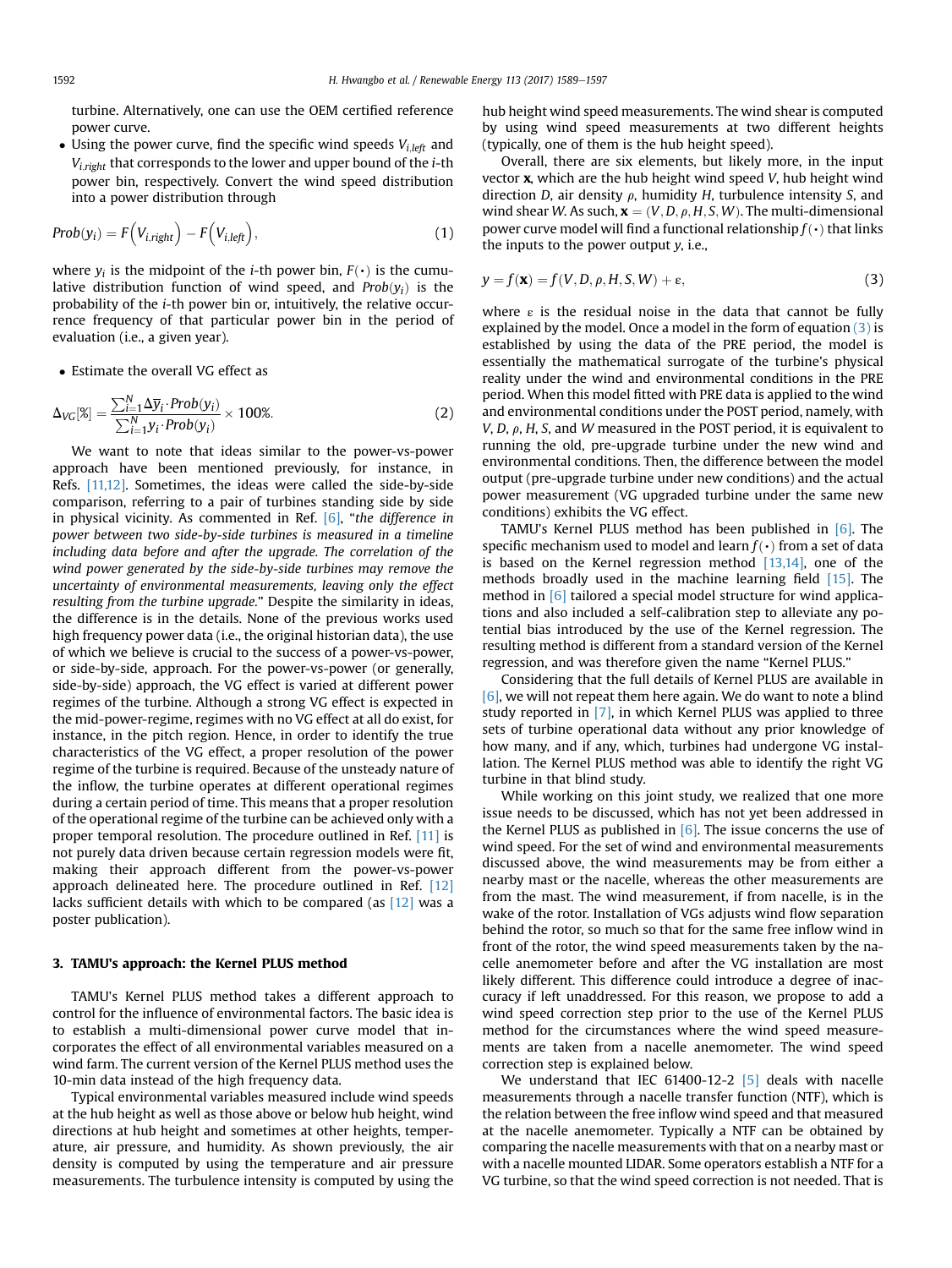<span id="page-4-0"></span>what happened in our previous studies, as our industrial partner provided us the adjusted wind speed through the use of a NTF, even for their VG turbines. However, if the NTF was not established, then a wind speed correction, as described below, is needed.

The idea for wind speed correction is to make use of the wind speed measurements from the control turbine. Because the control turbine does not undergo the VG installation, the difference between its nacelle anemometer measurements and their free stream counterparts should stay the same in the PRE and POST periods, all other conditions being equal. In light of this thought, we would like to be able to assume the following relationship:

$$
V_{VG}^{POST} - V_{VG}^{PRE} = V_{Ctrl}^{POST} - V_{Ctrl}^{PRE} + C,
$$
\n(4)

where the offset (i.e., the correction value), C, represents the impact of VG installation on the nacelle wind speed measurements. The equivalent nacelle wind speed on the VG turbine after the VG installation is supposed to be:

$$
\tilde{V}_{VG}^{\text{POST}} = V_{VG}^{\text{POST}} - C. \tag{5}
$$

In order to assume the relationship in  $(4)$ , the underlying assumption is that the difference between  $V_{VG}^{\text{POST}} - V_{VG}^{\text{PRE}}$  and  $V_{VG}^{\text{POST}}$  and  $V_{VG}^{\text{POST}}$  and  $V_{VG}^{\text{POST}}$  $V_{CUT}^{\text{POST}} - V_{CUT}^{\text{PRE}}$ , or equivalently, the difference between  $V_{VG}^{\text{POST}} - V_{CUT}^{\text{POST}}$ <br>and  $V_{VG}^{\text{PRE}} - V_{CUT}^{\text{PRE}}$ , is the consequence of the VG installation. This assumption is, however, not always true. If the VG turbine is in the wake of the control turbine during the PRE period but not in the wake during the POST period, then, even without VG installation, there is a difference between  $V_{VC}^{\text{POST}} - V_{CUT}^{\text{POST}}$  and  $V_{VC}^{\text{PRE}} - V_{CUT}^{\text{PRE}}$ . To<br>allowiate this problem we first match the wind directions observed alleviate this problem, we first match the wind directions observed during the PRE and POST periods. By doing so, one turbine is exposed to the other turbine's wake at a similar frequency in both periods, rendering the wind speed differences comparable on average. In the following, we explain i) how to align the probability densities of wind direction and ii) how to adjust the wind speed for the VG turbine after VG installation.

#### 3.1. Aligning probability densities of wind direction

Matching the wind direction is done in a probabilistic sense. That is to say, we match the probability density function of the wind directions in the PRE period with that in the POST period.

Let  $D_i^{PRE}$  for  $i = 1, ..., n^{PRE}$  and  $D_j^{POST}$  for  $j = 1, ..., n^{POST}$  denote the wind direction measurements during the PRE and POST periods, respectively, where  $n$  denotes the number of data points with the respective superscript indicating the period it corresponds to. To align the probability densities for the two periods, a subset will be taken from each period's dataset, so that the subsets have a comparable probability density in terms of wind directions. This can be achieved by matching individual observations in the POST period with an observation in the PRE period based on their observed wind directions.

Provided a  $D_j^{\rm POST}$ , a dissimilarity score is calculated by measuring how different it is from  $D_i^{\text{PRE}}$ , for each and every  $i = 1, ..., n^{\text{PRE}}$ . We propose to use the dissimilarity score,  $S_i$ , defined below:

$$
S_i = \frac{\min\left\{ \left| D_j^{\text{POST}} - D_i^{\text{PRE}} \right|, 360 - \left| D_j^{\text{POST}} - D_i^{\text{PRE}} \right| \right\}}{D_j^{\text{POST}}}.
$$
(6)

The dissimilarity score measures the relative difference between the two wind direction values. Because wind direction values are circular in nature, the above formula makes sure that the largest degree difference between two wind directions are  $180^\circ$  (namely, opposite directions). Then, the wind direction in the PRE period with the smallest  $S_i$  is chosen as a candidate match for the jth wind direction observation in the POST period. To avoid matching observations with an unsatisfactorily large dissimilarity score, the candidate match is compared with a prescribed threshold,  $\alpha$ ; only when the dissimilarity score is smaller than  $\alpha$ , a match is declared. Specifically, equation (7) below decides which wind direction in the PRE period matches the jth wind direction observation in the POST period:

$$
i^*(j) = \underset{i \in \{1,\ldots,n^{pre}\}}{\operatorname{argmin}} \{S_i : S_i \le \alpha\}. \tag{7}
$$

The threshold  $\alpha$  can be determined as a fraction of the coefficient of variation, i.e.,  $\alpha = c \cdot (\sigma_D^{POST}/\overline{D}^{POST})$  where  $\overline{D}^{POST}$  and  $\sigma_D^{POST}$  are the mean and the standard deviation of  $\{D_j^{POST}, j = 1, ..., n^{POST}\}$ respectively. Based on our experience, a  $c = 0.25$  provides a reasonable match.

Once  $i^*(j) \in \{1, ..., n^{PRE}\}\$  is chosen, the corresponding data point the PRE dataset is removed and will not be considered as a in the PRE dataset is removed and will not be considered as a candidate match to another observation in the POST period. Let  $\mathcal I$ define the set of the observations in the POST period that have a match and  $\mathcal I$  define the set of the matched observations in the PRE period, i.e., the set of all  $i^*(j)$ 's. Then,  $\mathscr I$  and  $\mathscr J$  are the respective<br>subset of the PRE and POST period: only the observations in the two subset of the PRE and POST period; only the observations in the two subsets are used to calculate the offset value C in the following section.

# 3.2. Calculating the wind speed offset C

In addition to the influence of wind direction, the offset C also depends on the wind speed value, meaning that the offset for wind speed, say of 7 m/s, could be different from that for wind speed of 10 m/s. Because of this, we first bin the wind speed and then calculate the bin-wise offset values to account for this inhomogeneity across the wind speed spectrum. As the control turbine is free of the VG effect rendering its wind speed measurements more comparable between the PRE and POST periods, the reference wind speed in our action of binning is that of the control turbine.

Denote *m* as the number of bins, with  $b = 1, ..., m$  as the index for binning, and  $\mathcal{J}_b \subset \mathcal{J}$  and  $\mathcal{J}_b \subset \mathcal{J}$  the subsets of data belonging to the b-th bin of the respective PRE and POST datasets. Let the number of observations in  $\mathscr{I}_b$  and  $\mathscr{I}_b$  be  $n_b^{\text{PRE}}$  and  $n_b^{\text{POST}}$ ,  $b = 1, ..., m$ , respectively.

If equation (4) is true, then it implies  $C = [V_{VG}^{POST} - V_{Ctrl}^{POST}]$  $-[V_{\text{VG}}^{\text{PRE}} - V_{\text{Ctri}}^{\text{PRE}}]$ . As such, the bin-wise offset  $C_b$  can be estimated by using the sample averages as follows:

$$
C_b = \frac{1}{n_b^{\text{POST}}} \sum_{j \in \mathcal{J}_b} \left( V_{VG,j}^{\text{POST}} - V_{Ctrl,j}^{\text{POST}} \right) - \frac{1}{n_b^{\text{PRE}}} \sum_{i \in \mathcal{J}_b} \left( V_{VG,i}^{\text{PRE}} - V_{Ctrl,i}^{\text{PRE}} \right).
$$
\n(8)

Once  $C_b$ 's,  $b = 1, ..., m$ , are estimated, they are used to adjust the wind speed measurements taken from the VG turbine during the POST period, namely that for  $b = 1, ..., m$ ,

$$
\tilde{V}_{VG,j}^{POST} = V_{VG,j}^{POST} - C_b, \quad \text{if } j \text{ belongs to bin } b. \tag{9}
$$

In summary, the revised Kernel PLUS method entails the following step:

1. Match the probability distribution of the wind direction in the PRE and POST periods.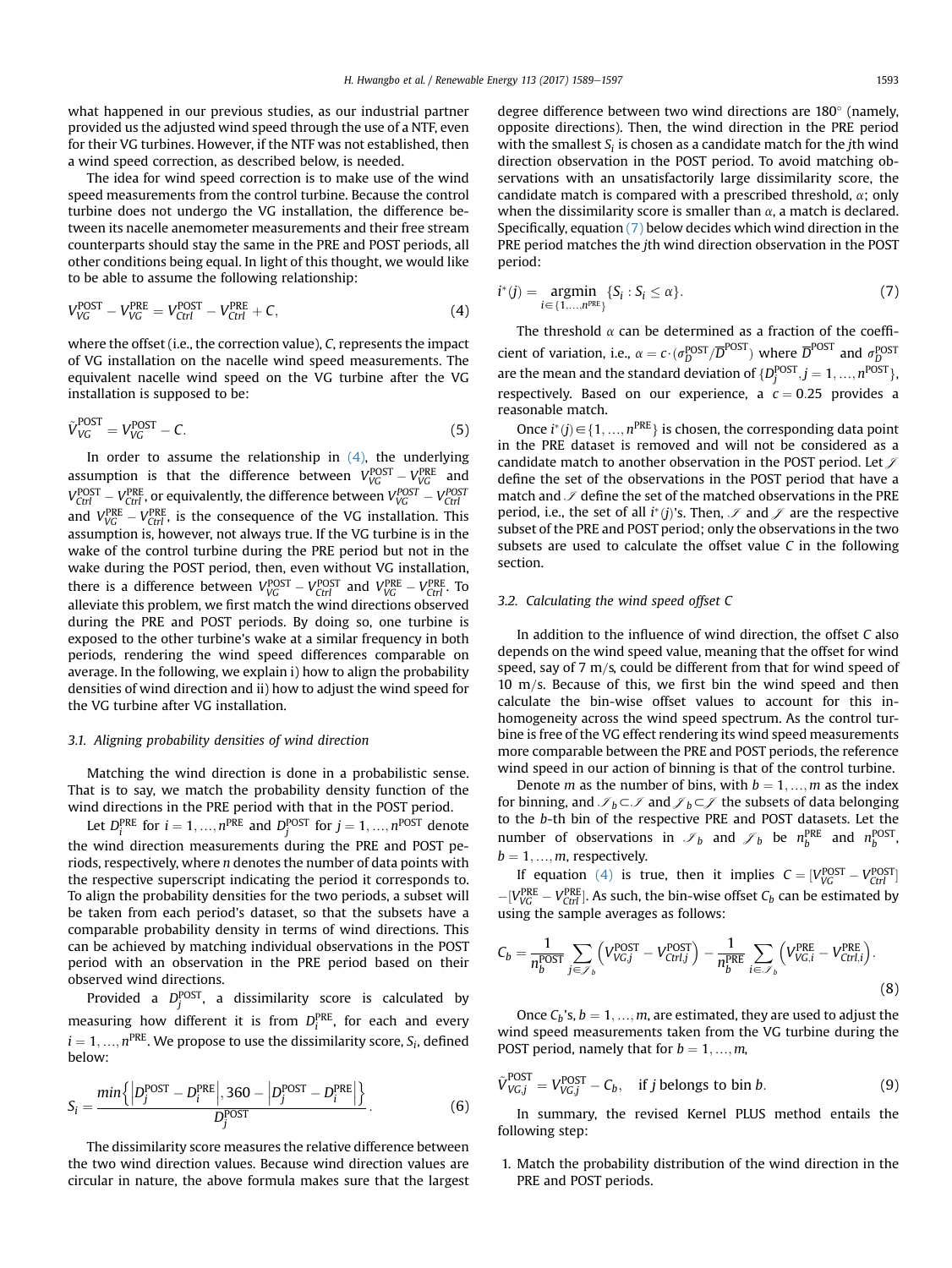- <span id="page-5-0"></span>2. Calculate the bin-wise wind speed offsets,  $C<sub>b</sub>$ 's.
- 3. Adjust the wind speed of the VG turbine in the POST period.
- 4. Apply the Kernel PLUS method as in [\[6\]](#page-7-0).

The Kernel PLUS method can be individually applied to the VG turbine data and the control turbine data, producing two percentage improvement values,  $\Delta_{VG}[\%]$  and  $\Delta_{Ctrl}[\%]$ , respectively. Since the power-vs-power approach reports the VG turbine improvement relative to the control turbine, we recommend using the difference,  $\Delta_{VG}[\%] - \Delta_{Ctrl}[\%]$ , as the final Kernel PLUS's estimation of the VG effect to make it consistent with that of the power-vs-power approach.

## 4. Analysis outcome

In this case study, we have turbine pairs from two different wind farms. Both wind farms are inland but of different terrain complexity. Each farm presents four pairs of wind turbines, and each pair comprises a control turbine and a VG turbine co-located on a wind farm. The historian data was collected in high temporal resolution ( $\sim$  0.01 – 1 Hz) with no averaging applied; this is the high frequency data referred to earlier in this report. The 10-min data is produced from the historian data. The power-vs-power approach uses the high frequency data, whereas the Kernel PLUS method uses the 10-min data. Periods that are known to be under curtailment were manually excluded prior to the analysis. The two teams conducted their studies independently. The data was initially provided by the respective wind farm operator to SMART BLADE, who conducted their analysis first. Then, SMART BLADE provided the data to the TAMU team for them to conduct the analysis using the Kernel PLUS method. At that stage, SMART BLADE withheld their own analysis results, meaning that the TAMU team conducted its analysis without knowing SMART BLADE's estimates of the VG effect.

# 4.1. Wind farm #1

The layout of the four turbine pairs on the first wind farm is illustrated in Fig. 2. The wind farm is not on flat terrain but that of



Fig. 2. Layout of the four turbine pairs on wind farm #1. The distance among the turbines are not scaled precisely, but their relative positions, as well as their locations on the farm, reflect the reality. The between-turbine distances are expressed as multiples of turbine rotor diameter, d, as follows: Pair 1, 7d; Pair 2, 5:5d; Pair 3, 3d; and Pair 4, 4:5d. The met mast is directly north of all turbine pairs. Its distance to the turbine pairs are: Pair 1 & Pair 2, 11 kilometers (km); Pair 3, 8.8 km; and Pair 4, 6 km.

medium complexity. The turbines on the farm belong to the general 2 MW turbine class. The VG installation took place in a summer month of 2014, but it was conducted on different days for each of the four VG turbines. There are six months of turbine data, including wind speed and wind power, in the PRE period and 13 months of the data in the POST period. As mentioned before, several of the environmental measurements, such as air density and humidity, were taken from the mast. Mast data is available for almost the same period of time; approximately six months in the PRE period and 13 months in the POST period. Missing data is common in all data sets and in both periods. Other details of the datasets and turbines are withheld due to the confidentiality agreement in place.

Because the nacelle wind speed is used in the Kernel PLUS method, the wind speed correction procedure presented in Section [3.2](#page-4-0) is used. The estimated VG effect on the four pairs of turbines is presented in [Fig. 3](#page-6-0). Uncertainty quantification is conducted via the bootstrap resampling method  $[15]$ , and as such, 90% confidence intervals are added in the plot on top of the respective mean estimates. Understandably, the two sets of estimates are not exactly the same, but they are reasonably consistent, especially in terms of the relative significance of the VG effect on a specific turbine. The difference between the two sets of estimates are well within the margin of error, and the overall difference between the two methods, averaged over the four pairs of turbines, is about 0.86%, with the Kernel PLUS slightly overestimating relative to the powervs-power approach.

# 4.2. Wind farm #2

The layout of the four turbine pairs on the second wind farm is illustrated in [Fig. 4](#page-6-0). The wind farm is in a coastal area and on relatively flat terrain. The turbines on the second farm belong to the general 2 MW turbine class. The VG installation took place in December of 2015, but it was also conducted on different days for each of the four VG turbines. The duration of the common period where both the turbine data and mast data are available is 3.5 months in the PRE period and one month in the POST period. In this analysis, because the mast is close to the turbines, we use the wind speed measurements from the mast. Of course, the rest of the environmental measurements were taken from the mast as well. The humidity was not measured on site. We therefore use the average of the humidity measurements taken from two weather stations, one located at 10 km north of the wind farm and the other at 10 km east of the farm. Missing data is also common in all data sets and in both periods. Other details of the datasets and turbines are withheld due to the confidentiality agreement in place.

The estimated VG effect on the four pairs of turbines is presented in [Fig. 5,](#page-6-0) in which the confidence intervals are computed via a bootstrap resampling procedure. Again, we see consistent outcomes from the two methods: the overall difference between the two methods, averaged over the four pairs of turbines, is about 0.15%, with the Kernel PLUS still slightly overestimating relative to the power-vs-power approach.

#### 5. Discussion

We would like to stress the merit of this academia-industry joint exercise: it presents a pair of methods to tackle a challenging, yet critically important question in the wind industry. Despite the profound difference in the underlying mechanism design and data usage, the two methods produce consistent results on two wind farm case studies, each of which presents four turbine pairs. We want to emphasize that the raw data has a considerable amount of noise. Yet, our two respective methods differ, on average, 0.86% and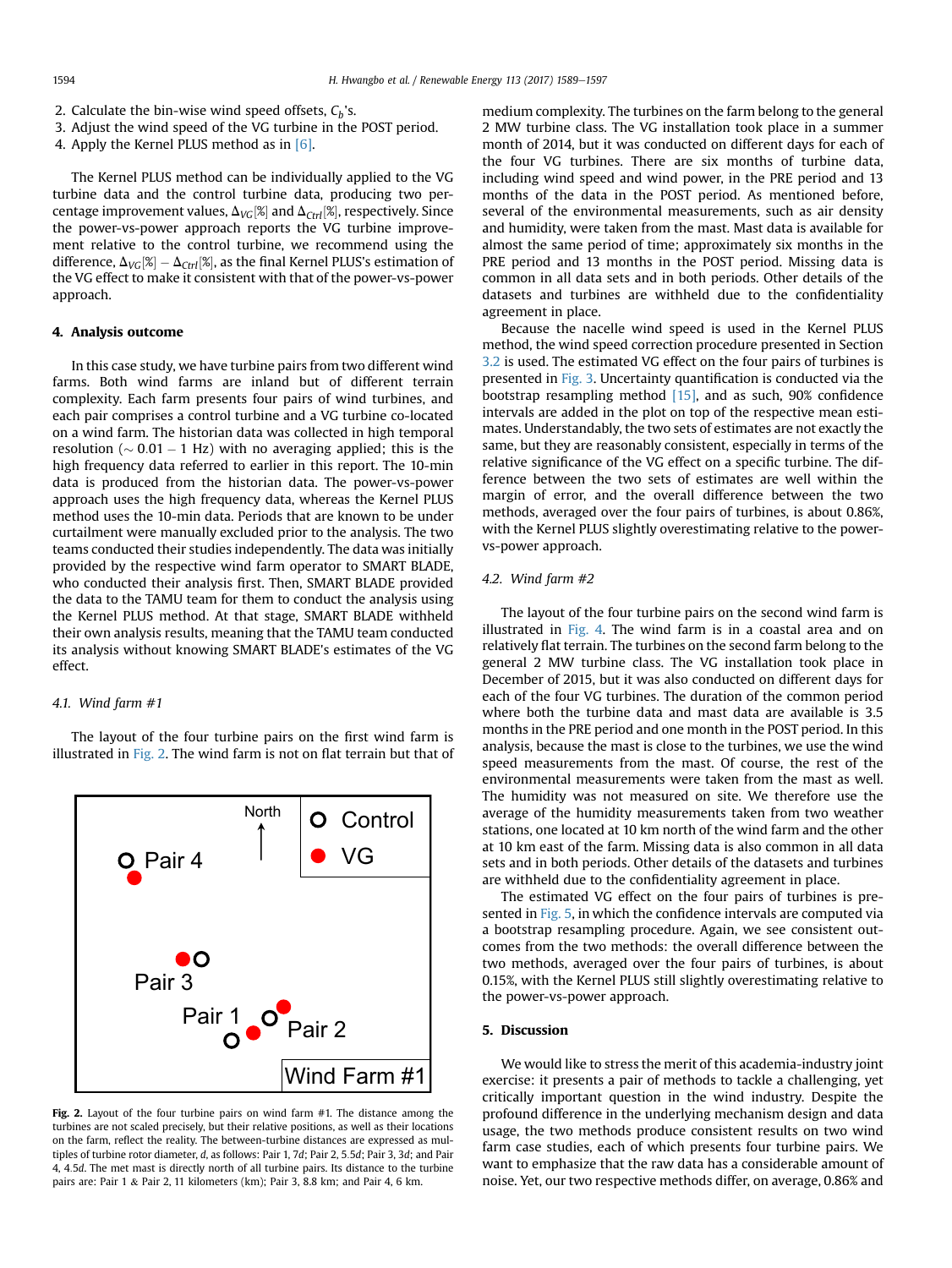<span id="page-6-0"></span>

Fig. 3. Estimates of the VG effects, together with the respective 90% confidence intervals, on the four pairs of turbines on wind farm #1.



Fig. 4. Layout of the four turbine pairs on wind farm #2. The between-turbine distances are: Pair 1, 3d; Pair 2, 3:3d; Pair 3, 3:3d; and Pair 4, 3:7d. The met mast's distance to the turbine pairs are: Pair 1, 0.2 km, Pair 2, 1.3 km; Pair 3, 3.6 km; and Pair 4, 1.3 km. 0.15%, respectively, and no individual pair has a difference greater than 1%. We hope that this consistency presents a degree of clarity and credibility on the estimated VG effect and helps address the validation difficulty in the general study of estimating the VG effect in the field.

While bringing up the side-by-side approach in  $[6]$ , the academia authors of this report commented previously that "It would be interesting and valuable to conduct a carefully devised comparison study to determine which method [Kernel PLUS versus side-by-side (or power-vs-power)] is more effective and robust in practice." We suppose that the case study presented here fulfills that wish with the conclusion being, when carefully designed, that the two methods could be both effective and produce comparable results.

We call attention to the pros and cons of both methods. The power-vs-power method is a data-driven method. The procedure is



Fig. 5. Estimates of the VG effects, together with the respective 90% confidence intervals, on the four pairs of turbines on wind farm #2.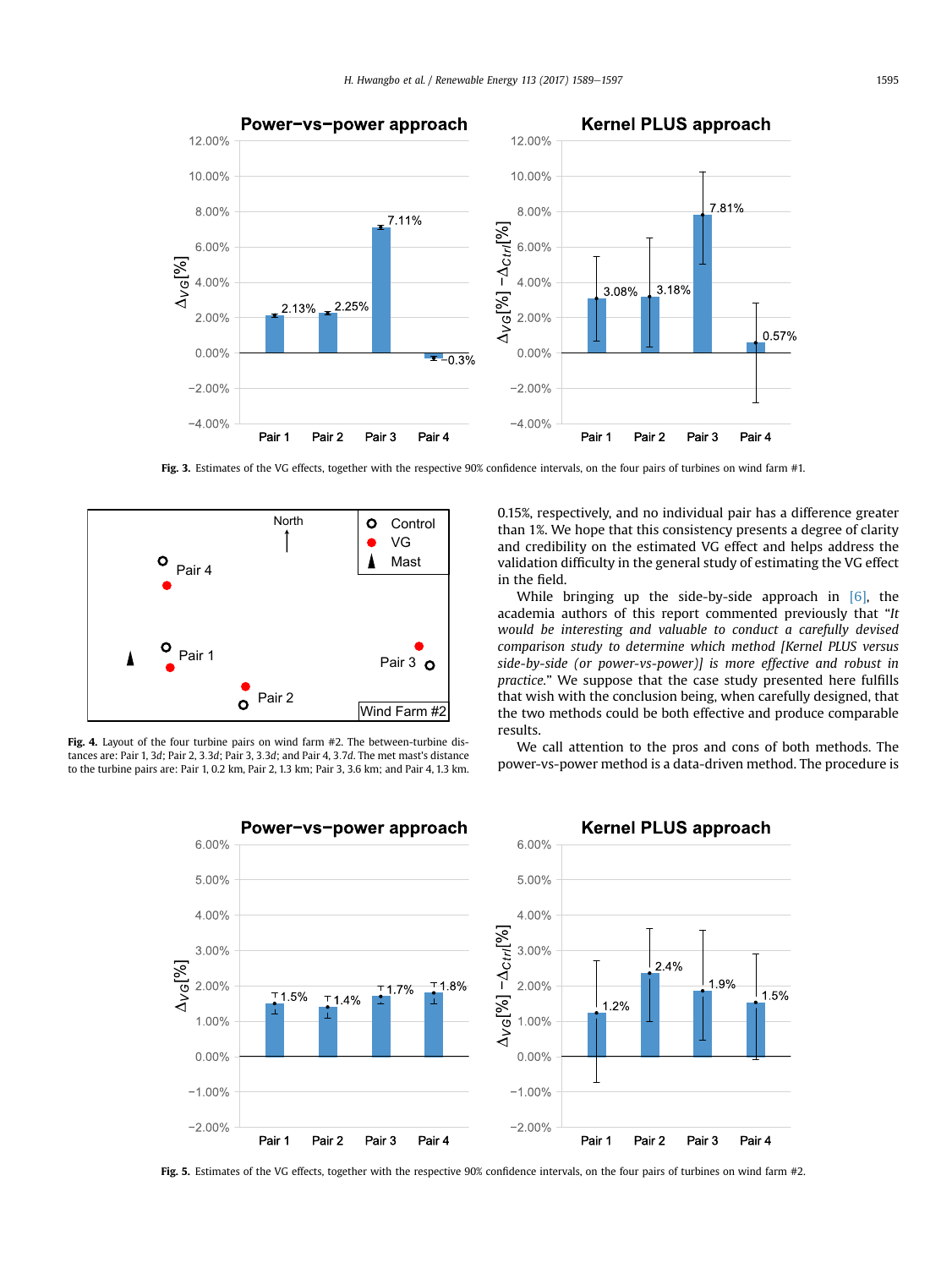<span id="page-7-0"></span>simple and relies on fewer assumptions. We can see why practitioners could be in favor of this approach. By using the high frequency data and having a larger sample size, the power-vs-power approach produces VG estimates with tighter confidence intervals. The main assumption for the power-vs-power approach is that the control and VG turbines are subject to comparable wind and environmental conditions, which is ensured by using the data in the valid wind sector and checking wind turbine operations. On the other hand, the power-vs-power approach can only be used for a pair of turbines. For small wind farms on which there are too few turbines and no two of them form a reasonable pair due to, among other reasons, the relatively large distance between them, the power-vs-power approach will no longer be applicable.

The Kernel PLUS method can possibly be applied to a single turbine when a control turbine does not exist. This explains why the Kernel PLUS passed the blind test [7] in which no prior knowledge of control and VG turbines was given and no turbine pairs were provided. Yet, it is always beneficial to have a control turbine, whenever possible, as an additional reference. The premise of Kernel PLUS is that it controls for the influence of the environmental factors through the learning of  $f(\cdot)$ , but the number of inputs currently included in  $f(\cdot)$  may not be comprehensive enough. It is, of course, possible that measurements of certain environmental factors are not available on a wind farm or, for the time being, people may not realize the importance of other environmental factors. Still, the studies conducted so far (here and previously) show that using the current six input variables produces a remarkably competent model. The method itself, however, is certainly open to accommodating other input variables as they become available in operations.

For a wind farm without a mast or with a malfunctioning mast, many of the environmental measurements may be unavailable. This will make the Kernel PLUS inapplicable. The power-vs-power approach can still be used without a mast. The approach does need wind measurements, as wind direction is used in Step 1, and wind speed (through the use of power curve) is used in Step 5, but the wind measurements could be obtained at a nacelle instead of at a mast.

The Kernel PLUS method makes a connection with the IEC standard procedure. Briefly speaking, the Kernel PLUS method can be considered as a generalization of the IEC procedure. As explained in [7], the Kernel regression uses a smoothly curved window to produce a weighted average of all the data points falling into that window, whereas the IEC standard procedure can be viewed as using a step-function window to produce an equally weighted average (a step function gives equal weights to all data points in the window); please refer to [Fig. 5](#page-6-0) in  $[7]$  for an illustration. In addition to the window type difference, Kernel PLUS extends the input dimensionality from one to multiple inputs. Combining these two aspects, the IEC standard procedure can be considered as a onedimensional special case of the Kernel PLUS method using a stepfunction window. Understanding this connection makes it easier to appreciate why Kernel PLUS can do better where the IEC procedure falls short.

One more observation we would like to discuss is that, while the general understanding of the VG effect is an extra  $1-5$ % power production, we do see a greater than 7% improvement on Pair #3 of Farm 1, but at the same time, a near 0% effect on Pair #4 of Farm 1. As noted before, Wind Farm 1 is a medium complexity site that makes the wind inflow conditions complicated. Our studies indicate that the VG effect tends to be greater when the wind inflow condition is more turbulent on a complex terrain. Because the IEC recommends using the clean wind sector data that are less turbulent, this partially explains why the IEC method, for VG effect quantification, usually produces a smaller estimate of the effect.

The existence of this variation also suggests the importance of testing on more than one pair of turbines to get a general sense of the VG benefit through a site specific average, which, in this case, is about 2.80% based on the power-vs-power approach and 3.66% based on the Kernel PLUS. The range of site-averaged VG effects is consistent with the current understanding in industrial practice. On the other hand, the performance of the second site, which is flat and at which wind inflow conditions are simpler and measured with higher confidence, the VG effects fall into a much narrower range, with the site average at 1.60% based on the power-vs-power approach and 1.75% based on the Kernel PLUS method. The difference between the two methods tends to be greater when the terrain is more complex and this tendency is more accurately reflected in the farm-level averages rather than in the difference between an individual turbine pair.

Another reason for using site-specific averages for decision making is because we do anticipate that the difference between the two methods on some individual turbines may be greater than those on others. But, the averaged difference from a few turbine pairs on the same farm is more stable. The use of the farm-level average irons out potential biases and reduces variability. The decision for wind farm owners/operators is not whether to install VGs on a particular turbine, but rather, whether to install VGs on the tens or even hundreds of turbines on their wind farm. For that purpose, the site-specific average is a more indicative metric.

#### Acknowledgement

Hwangbo and Ding's research was partially supported by the U.S. National Science Foundation under grant no. CMMI-1300560.

#### References

- [1] [S.](http://refhub.elsevier.com/S0960-1481(17)30621-3/sref1) [Øye, The effect of vortex generators on the performance of the ELKRAFT](http://refhub.elsevier.com/S0960-1481(17)30621-3/sref1) [1000 kw turbine, in: Aerodynamics of Wind Turbines: 9th IEA Symposium,](http://refhub.elsevier.com/S0960-1481(17)30621-3/sref1) [December 11-12, Stockholm, Sweden, 1995, pp. 9](http://refhub.elsevier.com/S0960-1481(17)30621-3/sref1)-[14.](http://refhub.elsevier.com/S0960-1481(17)30621-3/sref1)
- [2] [C.M. Velte, M.O.L. Hansen, K.E. Meyer, P. Fuglsang, Evaluation of the perfor](http://refhub.elsevier.com/S0960-1481(17)30621-3/sref2)[mance of vortex generators on the DU 91-W2-250 pro](http://refhub.elsevier.com/S0960-1481(17)30621-3/sref2)file using stereoscopic [PIV, in: Proceedings of the 12th World Multi-conference on Systemics, Cy](http://refhub.elsevier.com/S0960-1481(17)30621-3/sref2)[bernetics and Informatics \(WMSCI 2008\), vol. 2, 2008, pp. 263](http://refhub.elsevier.com/S0960-1481(17)30621-3/sref2) $-267$ . June 29-[July 2, Orlando, Florida, USA](http://refhub.elsevier.com/S0960-1481(17)30621-3/sref2).
- [3] [H. Mueller-Vahl, G. Pechlivanoglou, C. Nayeri, C. Paschereit, Vortex generators](http://refhub.elsevier.com/S0960-1481(17)30621-3/sref3) [for wind turbine blades: a combined wind tunnel and wind turbine para](http://refhub.elsevier.com/S0960-1481(17)30621-3/sref3)[metric study, in: Proceedings of ASME Turbo Expo 2015: Turbine Technical](http://refhub.elsevier.com/S0960-1481(17)30621-3/sref3) [Conference and Exposition, June 11-15, Copenhagen, Denmark, 2012,](http://refhub.elsevier.com/S0960-1481(17)30621-3/sref3) [pp. 899](http://refhub.elsevier.com/S0960-1481(17)30621-3/sref3)-[914](http://refhub.elsevier.com/S0960-1481(17)30621-3/sref3).
- [4] [IEC 61400-12-1, Wind Turbines Part 12-1: Power Performance Measure](http://refhub.elsevier.com/S0960-1481(17)30621-3/sref4)[ments of Electricity Producing Wind Turbines, International Electrotechnical](http://refhub.elsevier.com/S0960-1481(17)30621-3/sref4) [Commission, Geneva, Switzerland, 2005.](http://refhub.elsevier.com/S0960-1481(17)30621-3/sref4)
- [5] [IEC 61400-12-2, Wind Turbines Part 12-2: Power Performance of Electricity](http://refhub.elsevier.com/S0960-1481(17)30621-3/sref5) [Producing Wind Turbines Based on Nacelle Anemometry, International Elec](http://refhub.elsevier.com/S0960-1481(17)30621-3/sref5)[trotechnical Commission, Geneva, Switzerland, 2013](http://refhub.elsevier.com/S0960-1481(17)30621-3/sref5).
- [6] [G. Lee, Y. Ding, L. Xie, M.G. Genton, Kernel plus method for quantifying wind](http://refhub.elsevier.com/S0960-1481(17)30621-3/sref6) turbine upgrades, Wind Energy 18 (2015)  $1207-1219$  $1207-1219$ .
- [7] [Y. Ding, J. Tang, J.Z. Huang, Data analytics methods for wind energy applica](http://refhub.elsevier.com/S0960-1481(17)30621-3/sref7)[tions, in: Proceedings of ASME Turbo Expo 2015: Turbine Technical Confer](http://refhub.elsevier.com/S0960-1481(17)30621-3/sref7)[ence and Exposition, June 15](http://refhub.elsevier.com/S0960-1481(17)30621-3/sref7)-[19, Montreal, Canada, 2015 pp. GT2015](http://refhub.elsevier.com/S0960-1481(17)30621-3/sref7)-[43286](http://refhub.elsevier.com/S0960-1481(17)30621-3/sref7).
- [8] M. Young, Power curve measurement experiences, and new approaches (a workshop presentation), in: Proceedings of the EWEA Technology Wrokshop: Resource Assessment 2013, June 25-26, Dublin, Ireland, 2013 available at: [http://www.ewea.org/events/workshops/wp-content/uploads/2013/06/](http://www.ewea.org/events/workshops/wp-content/uploads/2013/06/EWEA-RA2013-Dublin-3-3-Mark-Young-DNV-Kema.pdf) [EWEA-RA2013-Dublin-3-3-Mark-Young-DNV-Kema.pdf](http://www.ewea.org/events/workshops/wp-content/uploads/2013/06/EWEA-RA2013-Dublin-3-3-Mark-Young-DNV-Kema.pdf).
- [9] [G. Lee, Y. Ding, M.G. Genton, L. Xie, Power curve estimation with multivariate](http://refhub.elsevier.com/S0960-1481(17)30621-3/sref9) [environmental variables for inland and offshore wind farms, J. Am. Stat. Assoc.](http://refhub.elsevier.com/S0960-1481(17)30621-3/sref9)  $110(2015)56 - 67$
- [10] [O. Uluyol, G. Parthasarathy, W. Foslien, K. Kim, Power curve analytic for wind](http://refhub.elsevier.com/S0960-1481(17)30621-3/sref10) [turbine performance monitoring and prognostics, Annu. Conf. Progn. Health](http://refhub.elsevier.com/S0960-1481(17)30621-3/sref10) [Manag. Soc. 2 \(2011\). Publication Control Number 049](http://refhub.elsevier.com/S0960-1481(17)30621-3/sref10).
- [11] [A. Albers, Relative and integral wind turbine power performance evaluation,](http://refhub.elsevier.com/S0960-1481(17)30621-3/sref11) [in: Proceedings of the 2012 European Wind Energy Conference](http://refhub.elsevier.com/S0960-1481(17)30621-3/sref11) & [Exhibition,](http://refhub.elsevier.com/S0960-1481(17)30621-3/sref11) [November 22-25, London, UK, 2004.](http://refhub.elsevier.com/S0960-1481(17)30621-3/sref11)
- [12] [I. Antoniou, R. Downey, H. Paulsen, P. Enevoldsen, A. Piperas, L. Jensen,](http://refhub.elsevier.com/S0960-1481(17)30621-3/sref12) [Improved power performance of upgraded turbine rotors: a full scale](http://refhub.elsevier.com/S0960-1481(17)30621-3/sref12)